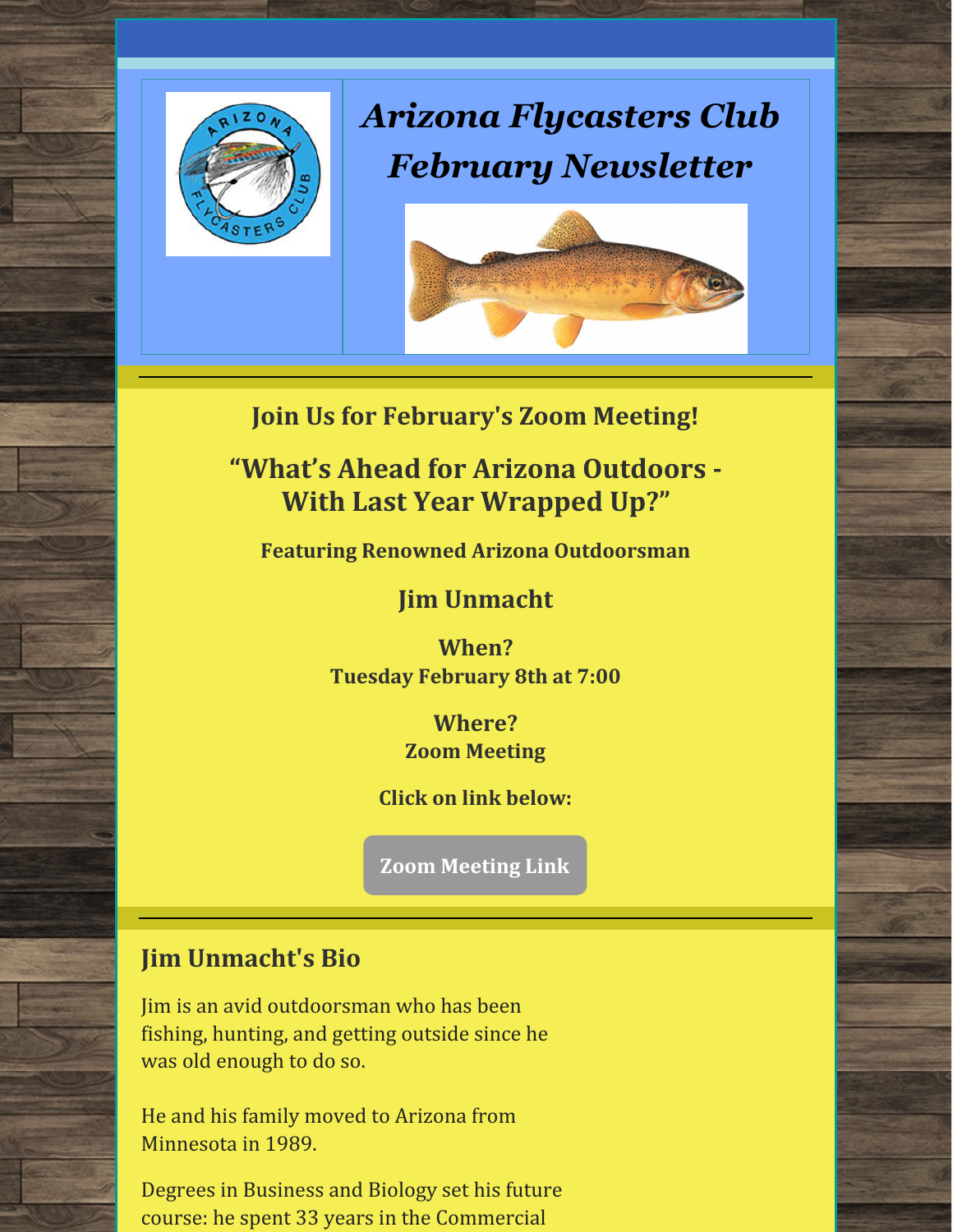Insurance business and has spent the last 20 plus years tapping his other focus which is wildlife habitat and conservation work in Arizona.

He and his spouse live in New River and are nearing their 38<sup>th</sup> Wedding Anniversary.

Their daughter and son-in-law live in Mesa, and their son lives in Flagstaff.

He is a Past President of the AZ Antelope Foundation, AZ Desert Bighorn Sheep Society

and AZ Sportsmen for Wildlife Conservation (AZSFWC). He served as Vice President of the Wildlife Conservation Council and the AZ Wildlife Federation. He currently serves on the Board of Conserve and Protect AZ and the AZ Big Game Super Raffle. He has been AZSFWC's Executive Director since 2017.

The AZ Game and Fish Commission named him Conservationist of the Year in 2009 and Advocate of the Year in 2020. The Wildlife for Tomorrow Foundation inducted him into the AZ Outdoor Hall of Fame in 2016.

## **Dead Horse Ranch State Park Outing!**

### **February 18th - 20th**

Dead Horse Ranch State Park is less that a two hour drive from central Phoenix, which makes is a nice day trip.

The town of Cottonwood adjoins the park with plenty of restaurants and motels.

The Verde River flows next to the park and best of all the park contains three ponds that are well stocked with trout.

This outing has it all; float tubing, shore fishing, still water, moving water, camping, happy hour, restaurants, coffee, doughnuts, and coaching from some of the best fly fishers in the country.

The park charges a \$7 entrance fee for day use.

**Your AFC outings host will camp in Quail Loop site 15. Look for the club banner. The fly fisher's happy hour starts around 4:00 pm Friday and Saturday in Quail loop.**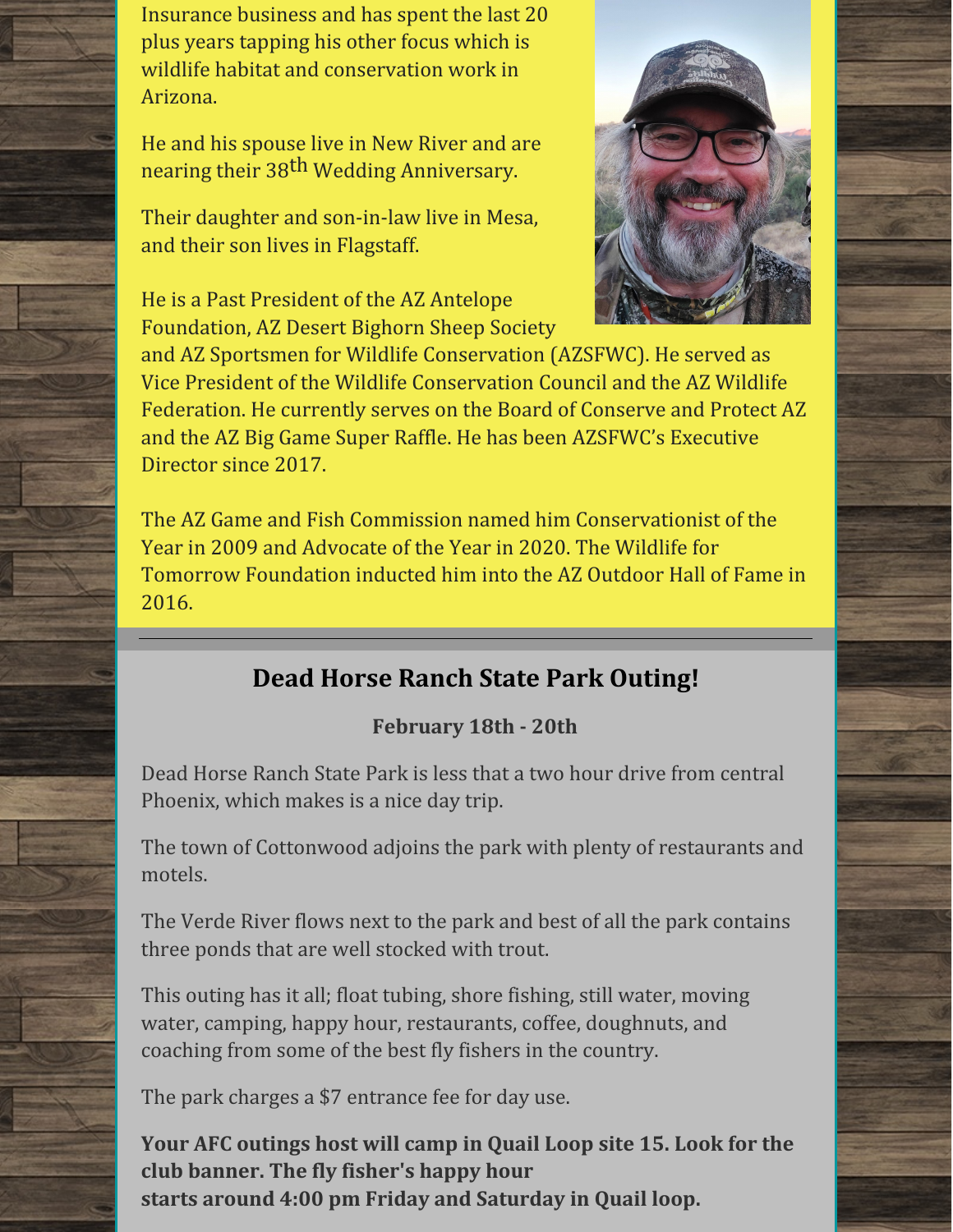**If you haven't already registered, please send a note to outings@azflycasters.org**

## **Hidden Lake Outing!**

## **Sunday March 6th**

- Capacity: 24.
- Private lake with bass, crappie, bluegill, and catfish. (Catch & Release).
- \$5 per car parking, \$5 per boat and \$10 per person fishing.
- AFC will have fly fishing outfits available to loan for those new to the sport of fly fishing.
- Experienced coaching is always available.
- **please send an email to outings@azflycasters.org if you plan to attend.**

#### **24445 W. Sunrise Dr. Buckeye, AZ 85326**

#### **For More Information, click on the button below:**

**[Hidden](https://na01.safelinks.protection.outlook.com/?url=https%3A%2F%2Fwww.hiddenlakeaz.com%2F&data=04%7C01%7C%7C034f8a6f074943d56b3b08d9a5614291%7C84df9e7fe9f640afb435aaaaaaaaaaaa%7C1%7C0%7C637722659567993192%7CUnknown%7CTWFpbGZsb3d8eyJWIjoiMC4wLjAwMDAiLCJQIjoiV2luMzIiLCJBTiI6Ik1haWwiLCJXVCI6Mn0%3D%7C1000&sdata=%2FydMsnR50l4X1V%2FRpfralS1PhI8oBYQcnP6WvTyfvnM%3D&reserved=0) Lake**

## **Lee's Ferry Outing!**

#### **March 25th - March 27**

- Lee's Ferry is an Arizona world class trout fishery.
- It is located between Lake Powell and the Grand Canyon on the Colorado River. The scenery alone is worth the price.
- It is a 4.5 hour, 275 mile drive from central Phoenix.
- AFC has reserved seven rooms, double occupancy, on Friday night March 25 and Saturday night March 26, at Wendy and Terry Gunn's Vermilion Cliffs Lodge. Two night minimum stay.
- Dress very warm and dry, the early morning boat ride up river is cold.
- There is a \$30 parking fee within the national park.

#### **To register for this amazing outing, click on the link below:**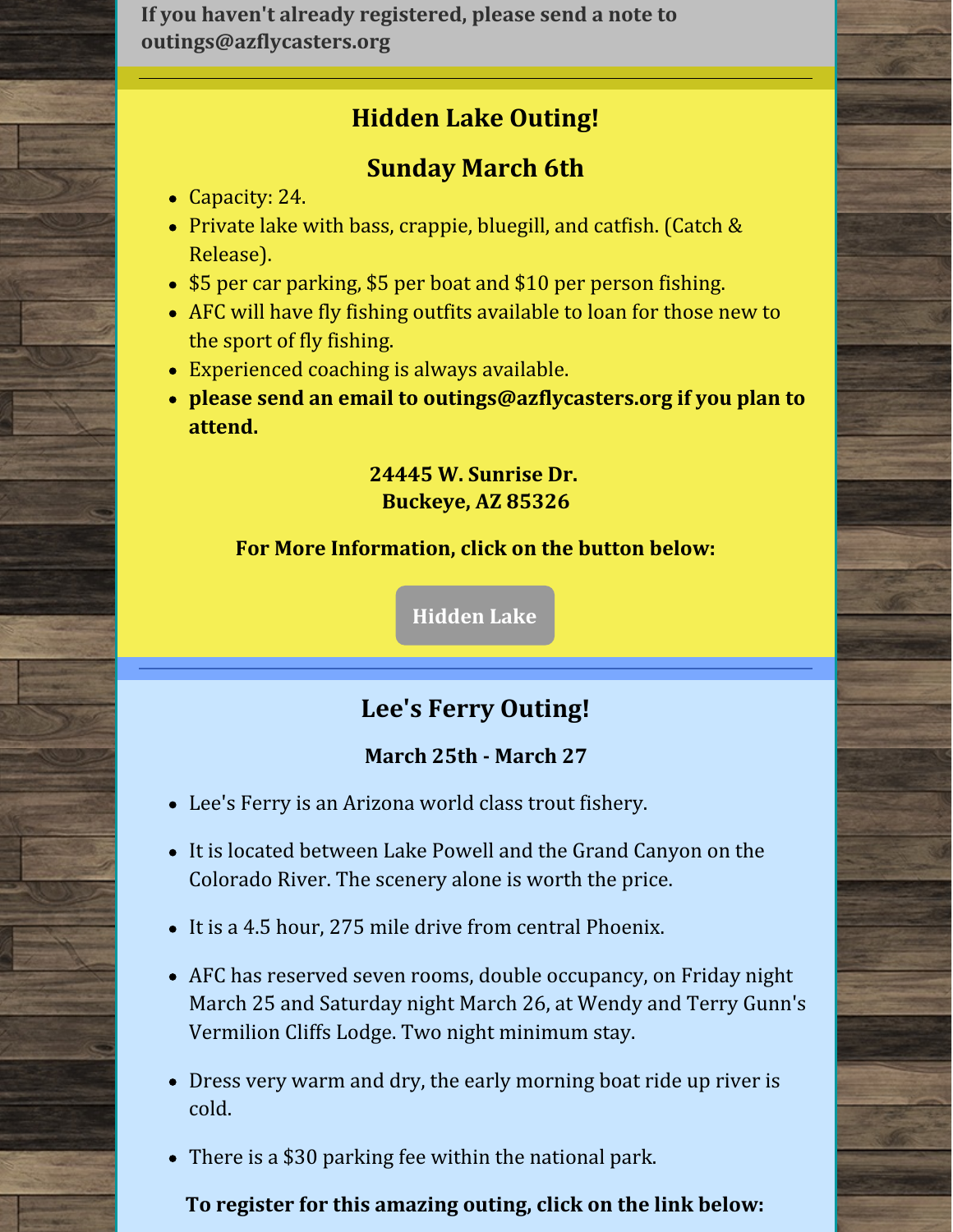#### **Lee's Ferry [Outing](https://azflycasters.org/events/lees-ferry-cliff-dwellers-lodge/)**



### **Sharp Creek Outing!**

**May 6th - 8th**

AFC has reserved a group camp site May 6 thru May 8, 2022 at the Sharp Creek Campground.

This outing is less than a two hour drive from Phoenix, 24 miles East of Payson, and only a couple of miles South of the Christopher Creek restaurants and cabins for those who prefer not to camp.

Cliff DeVelig is the AFC host for this outing, look for the club banner.

Cost is \$30 per vehicle for the group camping, payable to the host.

If you are not camping the Tonto National Forest charges an \$8 day use fee.

Sharp Creek sits at a cool 6,000 feet elevation in a ponderosa pine forest.

Fishing is done at nearby Tonto Creek, Christopher Creek, Haigler Creek and Canyon Creek.

Woods Canyon and Willow Springs Lakes are about 10 miles away.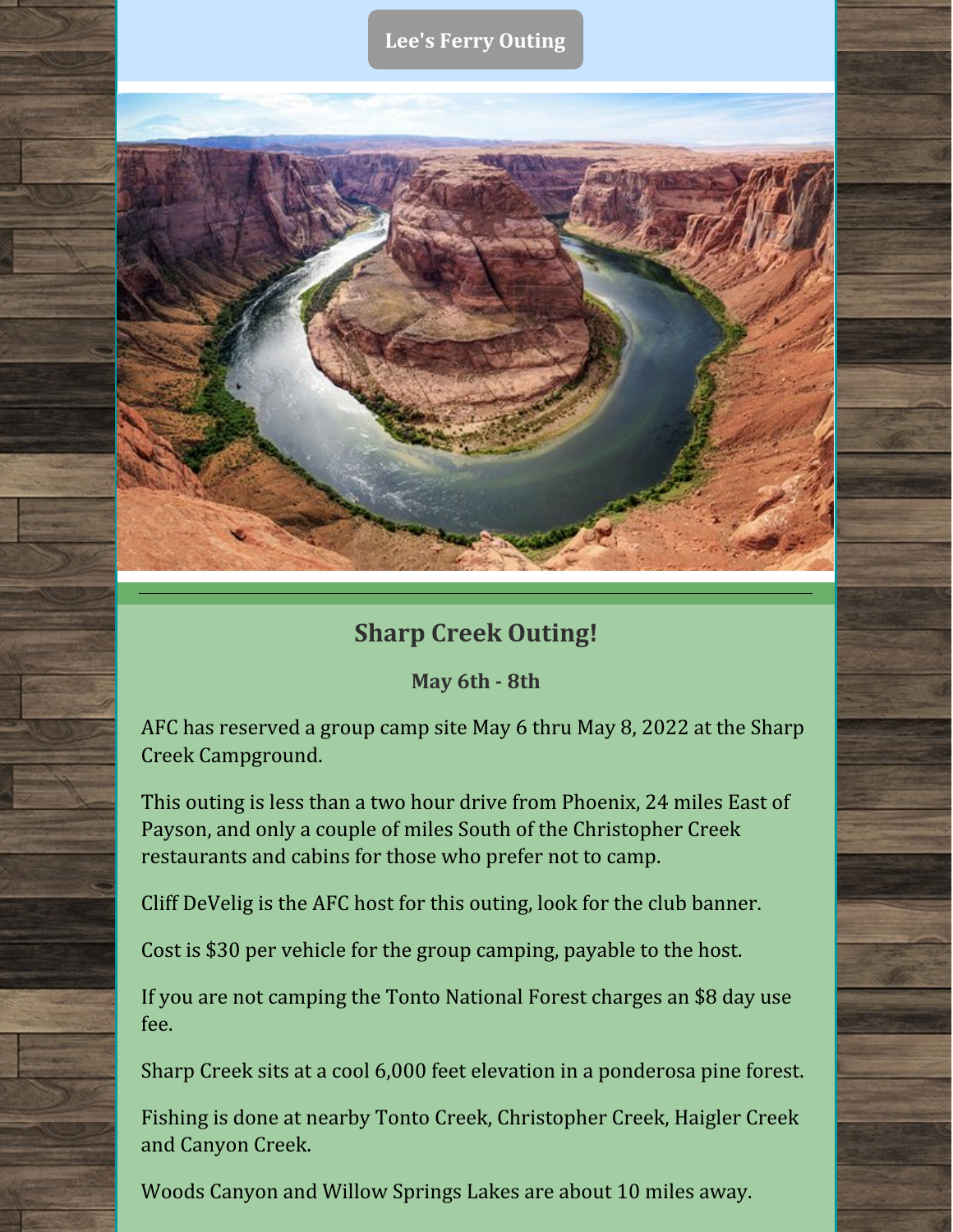For those new to this sport, AFC will have a couple of fly fishing outfits available and quality coaching is always available!

**Please email us at outings@azflycasters.org if you plan to attend.**

## **Rally Up!**

## **Dyna-King Fly Tying Vise!**

#### **This is a full rotary worldwide favorite**!

- Crafted with all the great features and preferred by professional fly tiers everywhere.
- Offered with a wide range of hook holding capability with out slipping and smooth ball bearing rotation.
- Complete with stainless steel construction and a light weight bobbin hanger.
- Bonus of a few tying tools for the lucky winner!
- Retail value \$550. You won't be disappointed!

Arizona Flycasters Club wishes to thank the members and donors for their great support. Without their fly fishing love, developing friendships, service, volunteerism, enthusiasm and donations, we would not be celebrating this 60th year as a non-profit organization.

## **Click on the "Rally Up" button below to buy raffle tickets!**

**[Rally](https://go.rallyup.com/tieoneon/Campaign/Details) Up**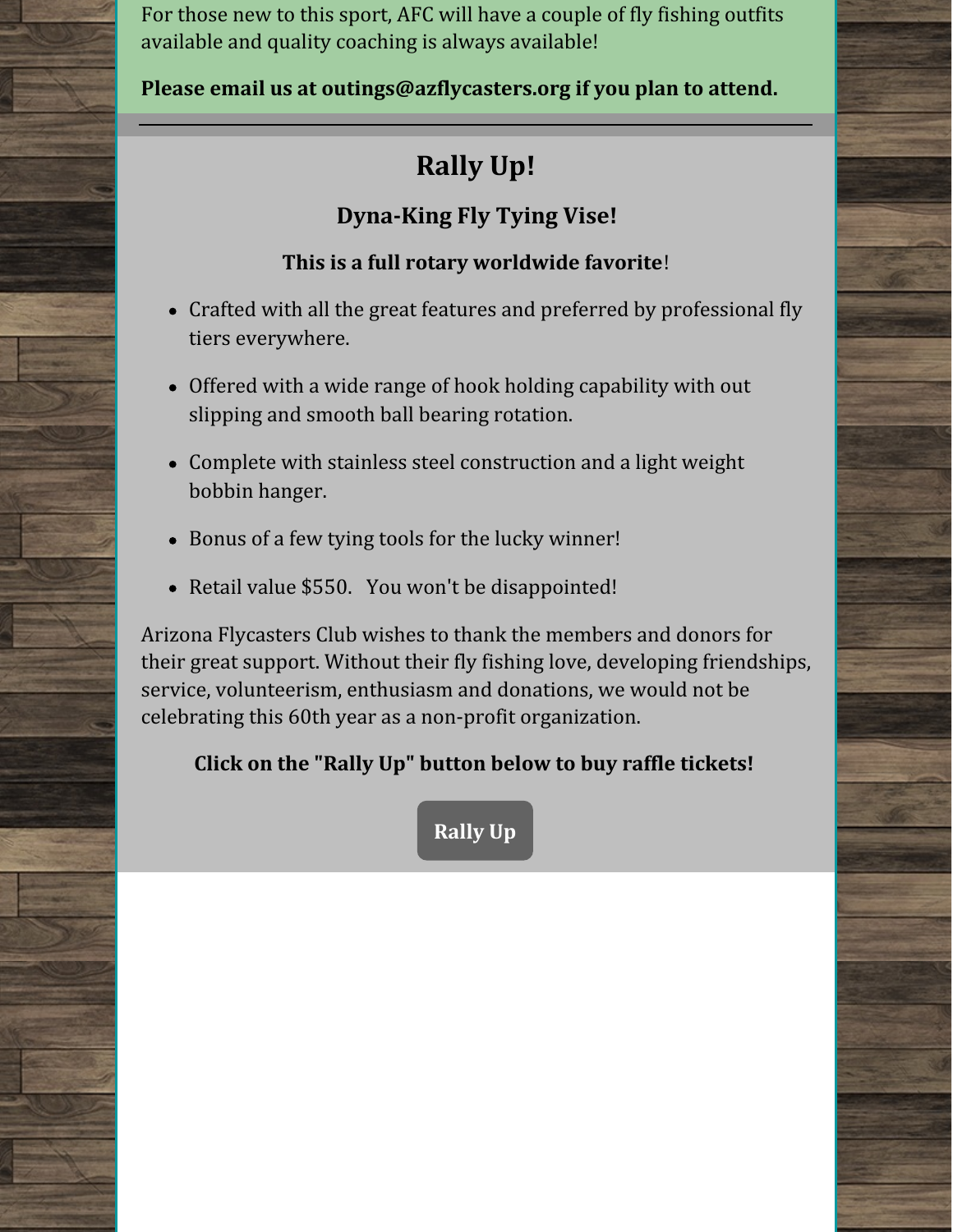

## **Upcoming Fishing Events!**

## **Mark Your Calendars!**

#### **AFC's 2022 Outings Schedule is packed with great Fishing Events!**

- February 26th **-** Salt River Saturday.
- March 6th Hidden Lake Buckeye.
- March 25th 27th Lee's Ferry.
- April 23rd 24th Becker Lake Springerville.
- May 6th 8th Sharp Creek (Rim Country Group Campground).
- Christmas Tree Lake Details to follow.
- June 4th 8th San Juan River.
- July 15 17th Greer Lakes Benny Creek Campground.
- August 12th 14th Kaibab Lake.
- September 23rd 25th Luna Lake.
- October 13th 16th Becker's Best.
- October 28th 30th San Juan River.
- November 5th Lake Pleasant Castle Hot Springs.
- December Salt River SaturdayTBD.

#### **Stay tuned for Sign Up announcements!**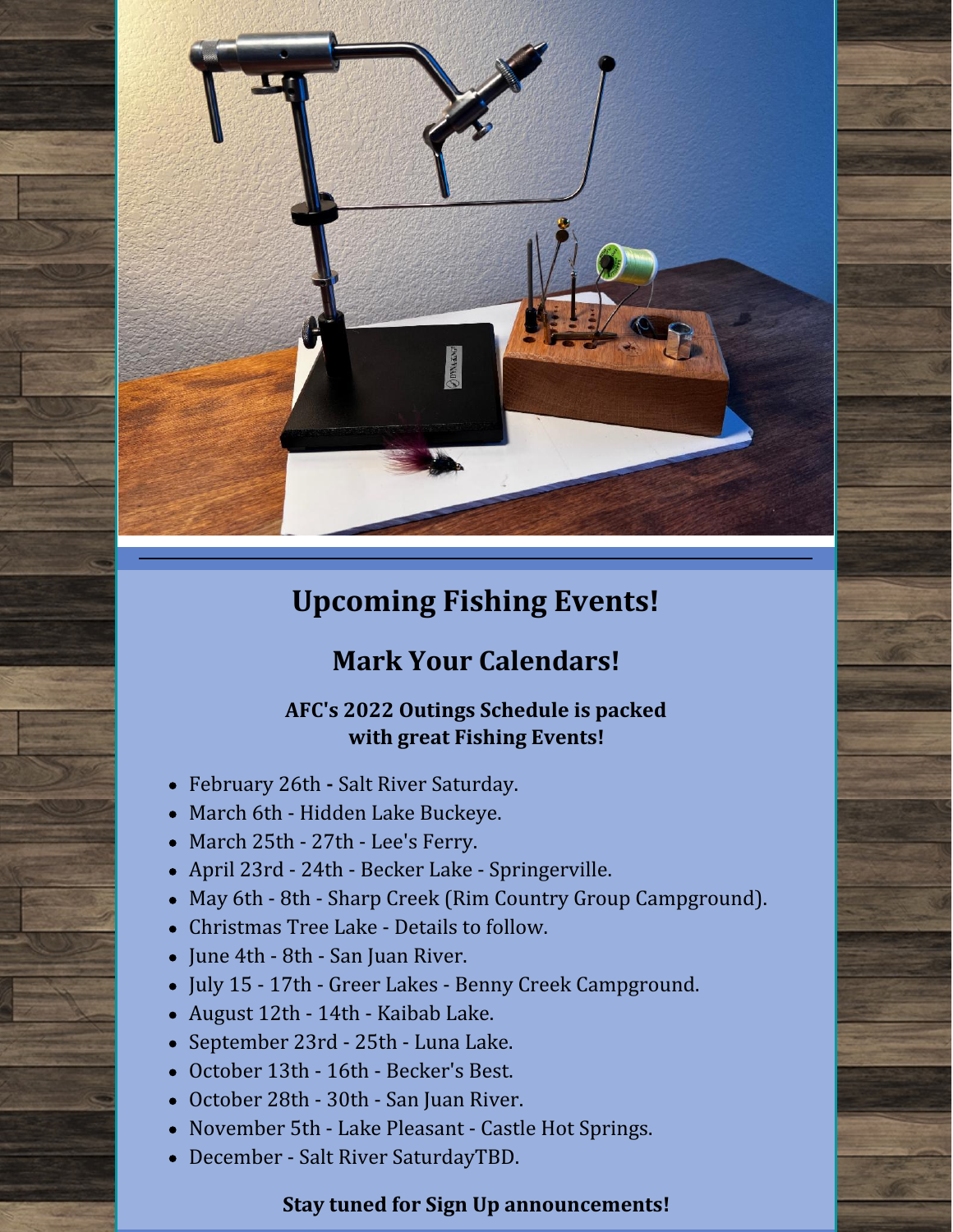#### **Volunteers Needed!**

### **Help Families Learn To Fish at Veterans Oasis Park in Chandler**

**When?** Saturday, February 12, 2022 7:30 AM to 12:00 PM

**Where? Veterans Oasis Park - Chandler** 4050 E Chandler Heights Rd. Chandler, AZ 85249



Trout Unlimited is helping the City of Chandler put on a family friendly (spin) fishing clinic on Saturday, February 12 at Veterans Oasis Park. We need a dozen volunteers to meet at 7:30 AM at a tent next to the lake and answer participants' questions, hand out rods, and other fishing supplies and help them on the water if requested.

**[Register](https://events.r20.constantcontact.com/register/eventReg?oeidk=a07ej0fdgxo81269264&oseq=&c=dea558de-164c-11ea-b2ba-d4ae52754b78&ch=deafeee8-164c-11ea-b2ba-d4ae52754b78) Here**



**A Note from Arizona Game & Fish Department**

All, here is the AZGFD Fishing Report and Fishing Newsletter I mentioned. You can sign up for it "fishing report" and other communications here: (I believe the community fishing has been rolled into

the Fishing Report)

#### **DOUG BURT**

Recruitment, Redemption & Reactivation (R3) Manager

To subscribe to the AZGFD fishing report and fishing newsletter, please click on the link below:

**[AZGFD](https://list.robly.com/subscribe?a=7fca2776b89bbf3c078c9d34acd3bc57)**

#### **Volunteers Needed!**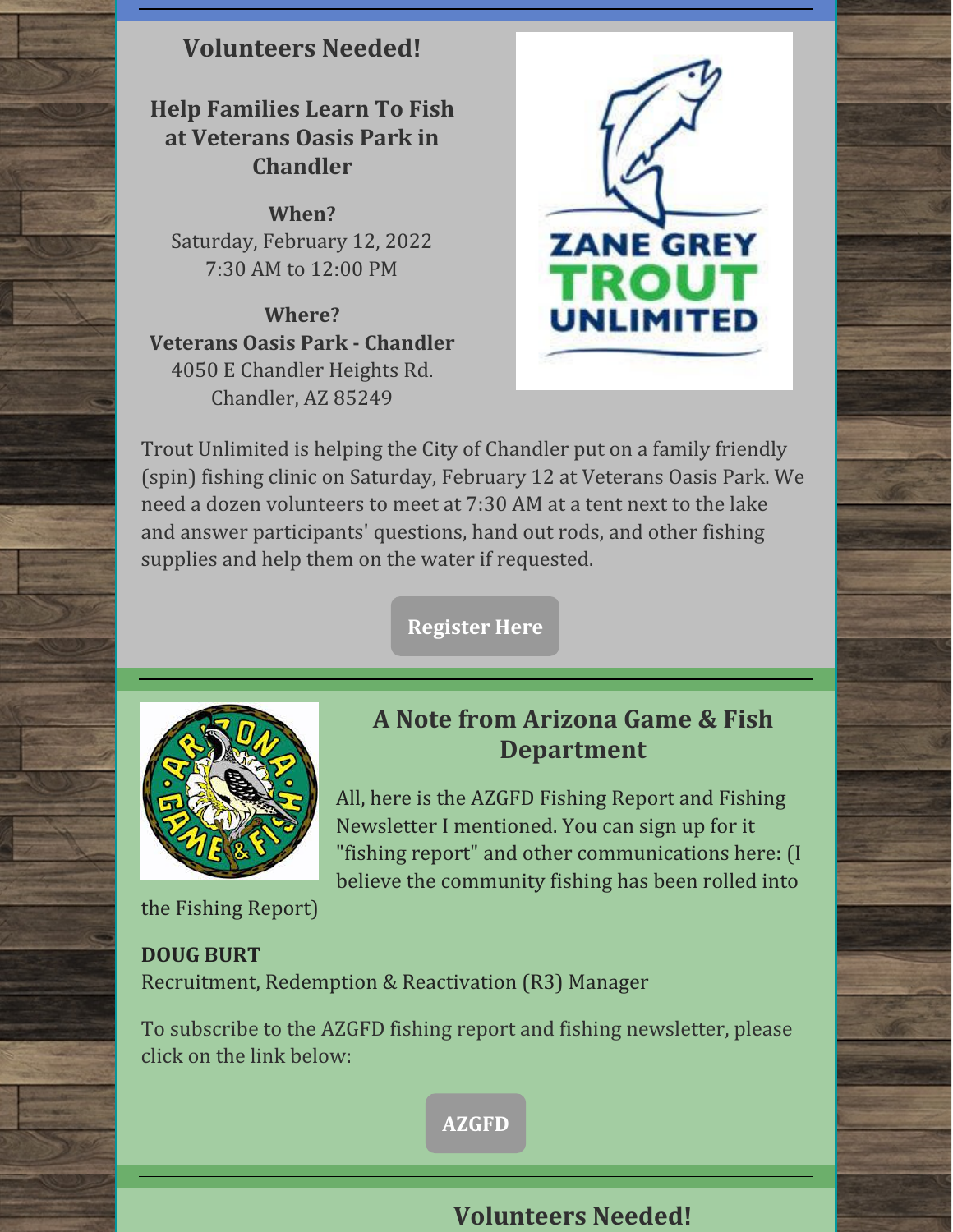

## **Show Low Lake Conservation Outing**

The Arizona Game and Fish Department is partnering with the Show Low Public Works Department to build and install a fish habitat in

Show Low Lake.

Join us for one or multiple days, from Tuesday, March 29th to Thursday, March 31st.

Volunteers will meet at Show Low Public Works Department.

**When?** March 29th - 31st

**Where?** Show Low Public Works Department 1281 E Thornton Road Show Low, AZ 85901

**For More Information/Registration, Click on the button below:**

**Show Low [Conservation](https://volunteer.azgfd.gov/need/detail/?need_id=648068)**